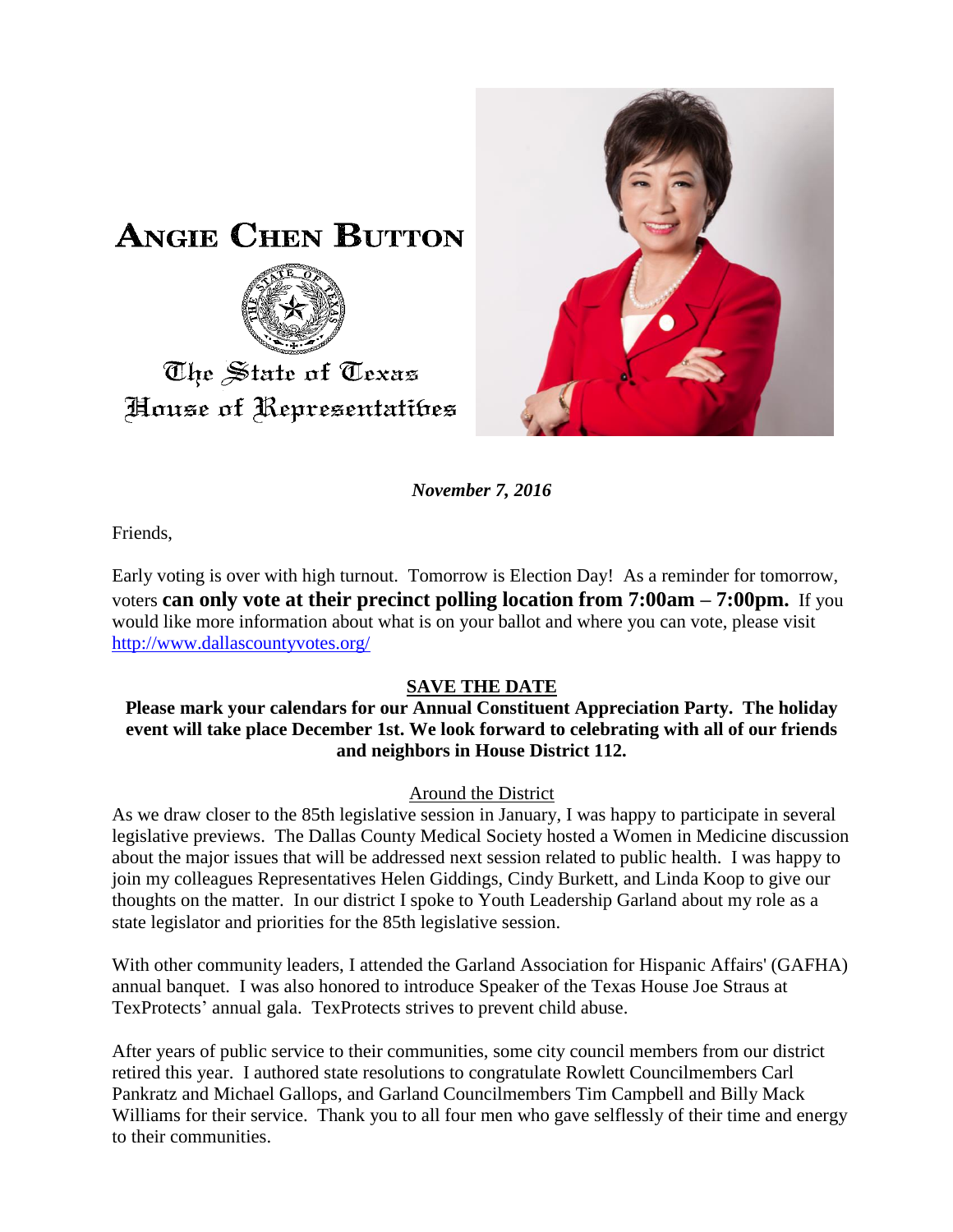

**Pictured with Mayor Todd Gottel of Rowlett while presenting resolutions to former Councilmembers Carl Pankratz and Michael Gallops.**



**Pictured with Garland Mayor Doug Athas and Rep. Cindy Burkett presenting resolutions to former Councilmen Tim Campbell and Billy Mack Williams.**

I welcomed young scientists and engineers from across the nation at the ribbon cutting ceremony for The Society of Asian Scientists and Engineers (SASE) annual conference held this year in Dallas. On a festive note, the Camelot Neighborhood in Garland invited me to their annual picnic which I always love to attend. And what an honor it was to join the Korean American Coalition of DFW in saluting U.S. Korean War Veterans.